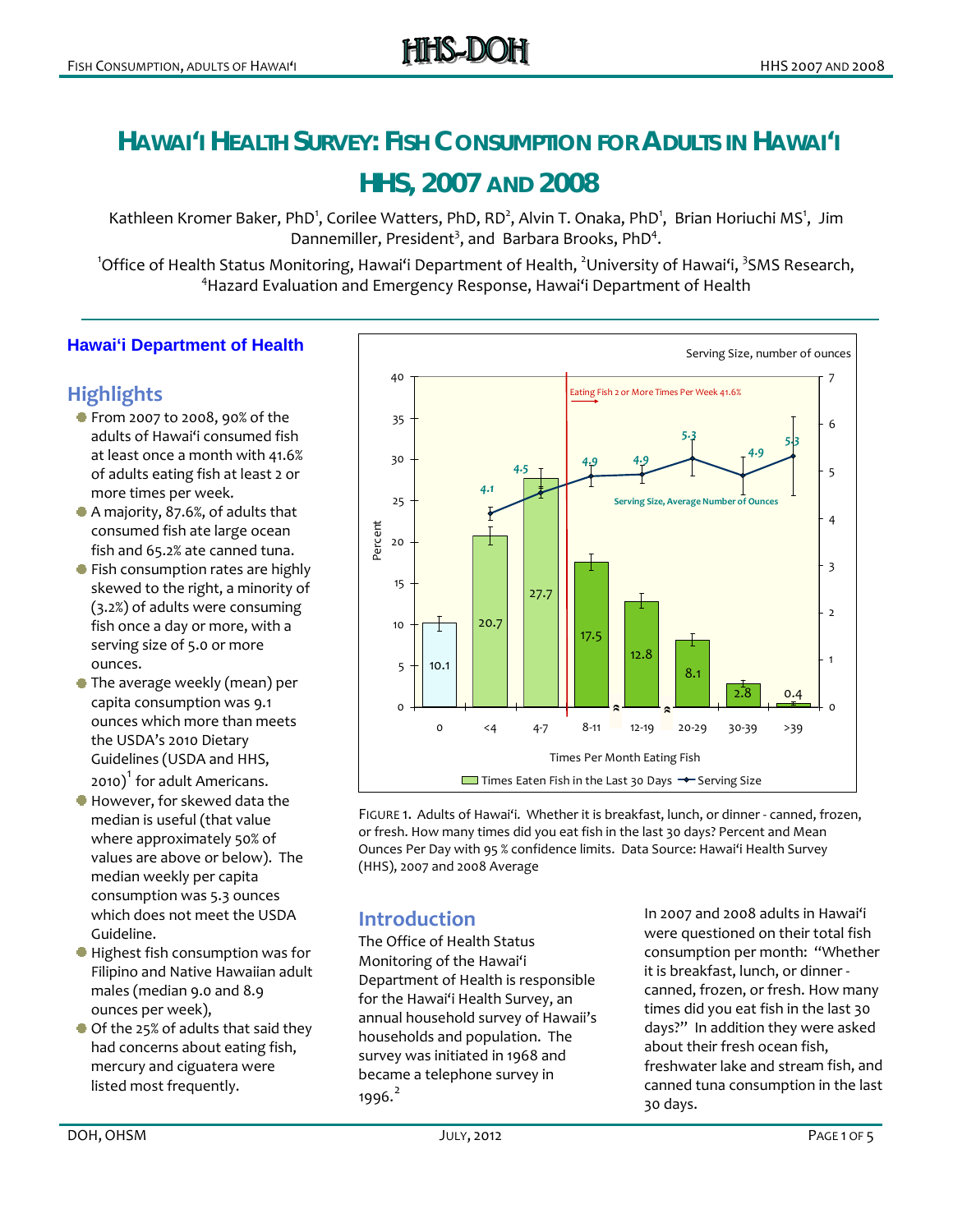They were asked "When you eat fish how large a serving, in ounces do you eat? 3 ounces is about the size and thickness of a deck of playing cards or a computer mouse."

#### **Results**

Ninety percent of adults in Hawaiʻi consumed fish in the last 30 days. More than one tenth of adults (11.3%) e consumed fish twenty times or mor per month. As many as 3.2% had fish at least once a day. The serving size increased with the frequency of eating fish. Adults in Hawaiʻi that consumed fish at least twice in one week totaled over 41.6%.

(USDA and HHS, 2010)<sup>1</sup> for Americans recommends that adults eat 8 or more ounces (two servings) per week. For Hawai'i the average weekly fish consumption per capita (all adults) was 9.1 ounces, which more than meets the USDA's 2010 Dietary Guideline recommendation. The USDA's 2010 Dietary Guidelines

The average Hawaiʻi weekly fish consumption rate of 9.1 ounces is more than twice the mean weekly intake of seafood in the United States of approximately 3.5 ounces (Hudgins, 1980) $^3$  $^3$  that found that per capita fish consumption in the State of Hawaiʻi was higher than the U.S. average during the years of 1970-1977. Hudgins estimated that the annual per capita consumption of commercial fish and shellfish in the Hawaiian civilian population in 1977 r was 22.7 pounds (7.0 ounces pe week), while the annual U.S. per capita consumption was 12.8 pounds (USDA and HHS, 2010). This is consistent with an earlier study (4.0 ounces per week).

Because the data are skewed to the right the median (approximately 50% of values are above or below the median value) consumption may be a better representation of average consumption than the mean.

Median per capita consumption was 5.3 ounces, far below the USDA 2010 Dietary Guideline.

#### **Results Consumers Only**

that report consuming fish yields a that are eating 8 ounces or more per Restricting analysis to only adults mean of 10.1 ounces of fish per week with a median value of 6.5 ounces. There are 41.0% of adult consumers week (36.7% of all adults).



FIGURE 2. Adults of Hawai'i. Fish consumption per week in ounces for Consumers Only. Data Source: Hawai'i Health Survey (HHS), 2007 and 2008 Average

|        | Per Capita Fish Consumption Per Week in Ounces (Includes Adults with No Fish Consumption) |                                                          |              |        |             |                 |
|--------|-------------------------------------------------------------------------------------------|----------------------------------------------------------|--------------|--------|-------------|-----------------|
| n      | <b>Adults</b><br>Weighted                                                                 | Mean                                                     | 95% CL       | Median | 95% CL      | 95th Percentile |
| 10,669 | 919,783                                                                                   | 9.1                                                      | $8.8 - 9.4$  | 5.3    | $5.3 - 5.6$ | 27.9            |
|        |                                                                                           | Fish Consumption Among Consumers Only Per Week in Ounces |              |        |             |                 |
| n      | <b>Adults</b><br>Weighted                                                                 | Mean                                                     | 95% CL       | Median | 95% CL      | 95th Percentile |
| 9,706  | 823,556                                                                                   | 10.1                                                     | $9.8 - 10.5$ | 6.5    | $5.9 - 7.0$ | 33.4            |

TABLE 1. Adults of Hawai'i. Fish consumption per week in ounces. Data Source: Hawai'i Health Survey (HHS), 2007 and 2008 Average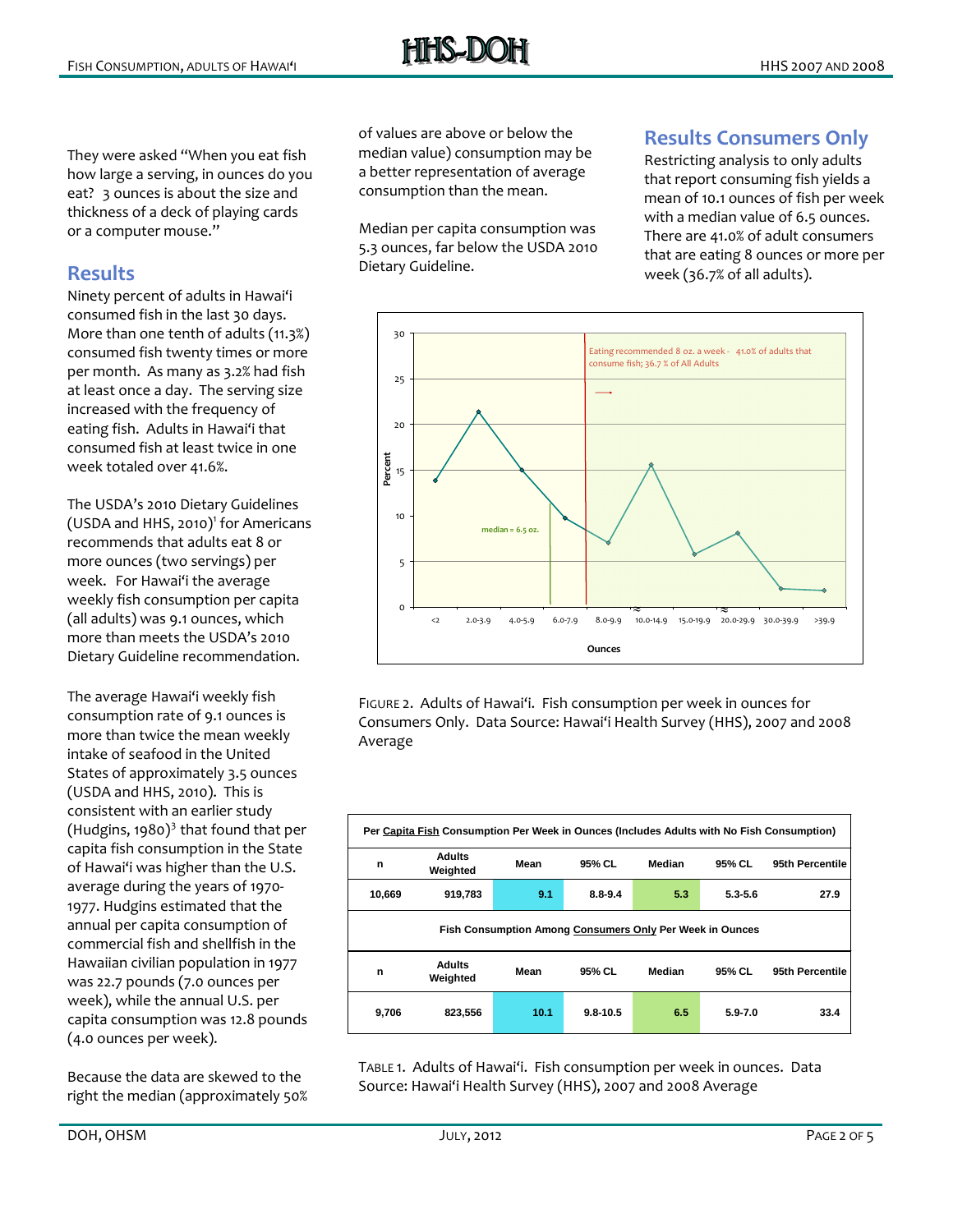To analyze patterns of fish consumption by type of fish the questions asked were:

- 1. How many times in the last 30 days did you eat large, fresh fish from the ocean? Fish like Ahi, Mahimahi, Aku, or swordfish?
- 2. How many times in the last 30 days did you eat small fish from Hawai'i freshwater lakes and streams like Tilapia, Barracuda, Papio?
- 3. How many times in the last 30 days did you eat canned tuna?

Of adults that consume fish, 87.6% report consuming ocean fish. Only 17.0% of adult consumers report eating fish from freshwater lakes and streams. A high percentage of adults that eat fish ate canned tuna at 65.2%.

- **The majority of fish consumers** report eating fish from more than one category of type of fish. (60%).
- Ocean fish only (28%) account for about ¼ of adults that consume fish.

# **Results Consumers Only Demographic**

Total fish consumption varies significantly by gender and age (Figure 4.). Compared to the recommended 8 ounces per week:

- **Median and 95% confidence** intervals consumption by age for females are all below the 8.0 ounce cutoff.
- For males only adults above 74 years have a median with a confidence interval that does not include 8 ounces (significantly less than the recommended amount).
- Younger and older ages have decreased fish consumption for both males and females.



FIGURE 3. Adults of Hawai'i that report consuming fish by type of fish. Data Source: Hawai'i Health Survey (HHS), 2007 and 2008 Average



Figure 4. Adults of Hawai'i. Fish consumption per week in ounces for Consumers Only by gender and age. Data Source: Hawai'i Health Survey (HHS), 2007 and 2008 Average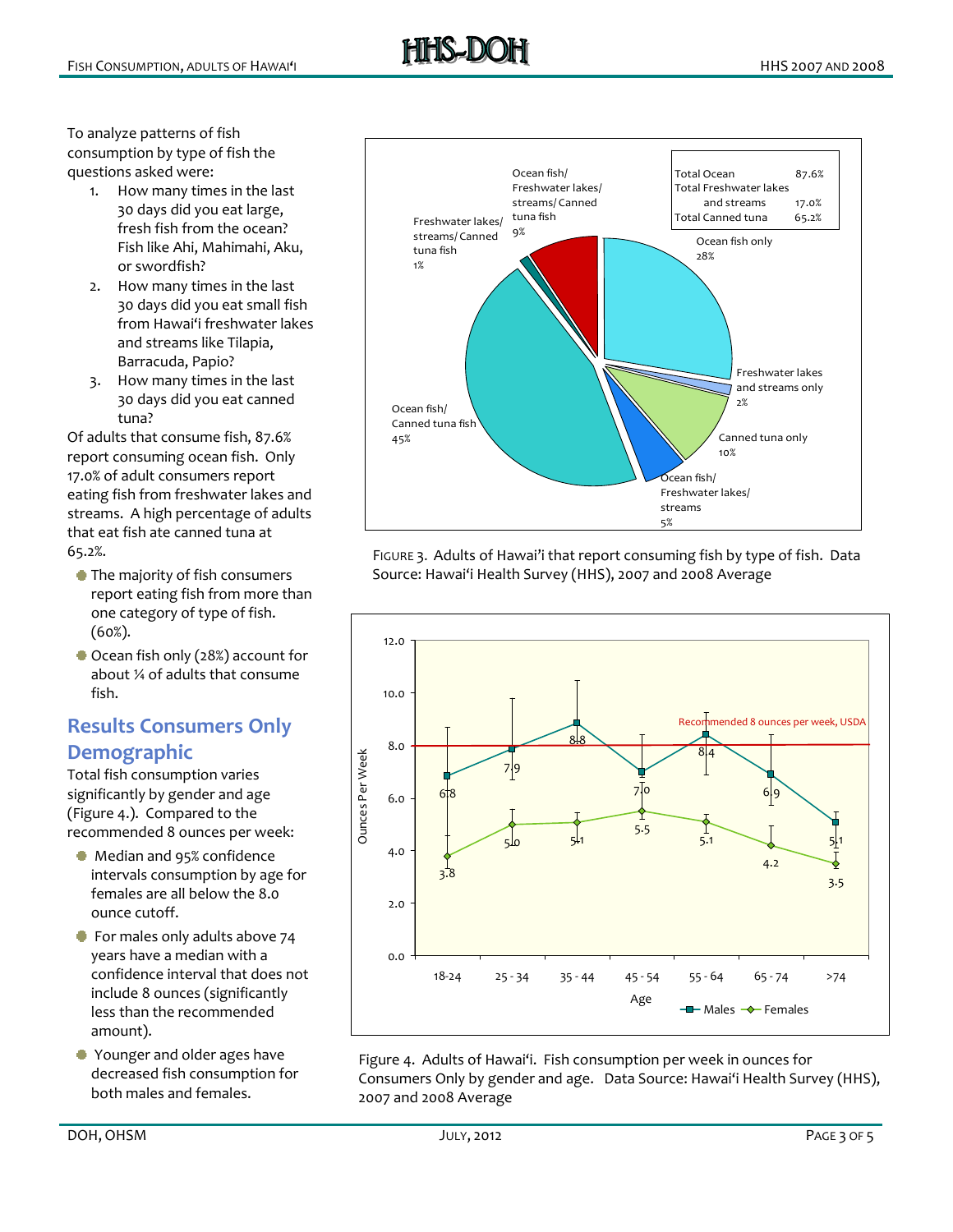Median fish consumption v aries by ethnicity.

- **Highest fish consumption occurs** among male Native Hawaiians and Filipinos.
- Female fish consumption is lo wer than males and there is le ss of a difference among group s than among males.
- White or Filipino adult femal es have the highest total fish consumption for females.
- For females aged 18‐49, the reproductive years, me dian fish intake for all groups is less than the recommended 8 ounces. Highest consumption is among Filipino females at 6.6 ounces.

l) Median (95% confidence interva total fish consumption values vary by geographic area and social economic variables. However, most differences are not statistically significant.

- Kaua'i and then Maui have the highest total median fish consumption (7.0 and 6.9 ounces).
- The pattern by ethnicity in dicates that Filipino, Na tive Hawaiians' Whites, and Others have the highest overall median consumption.
- **The pattern by social and** economic indicators is complicated with married (a nd never married), adults wit h 4+ yea rs of college, and higher significant difference existed by income having higher median consumption of fish. No insurance status.
- None of the median values (o r their confidence limits) of total fish consumption per week reached the recomme ounces except for Kaua'i.

| Ethnicity            | Male      |             |             | Female       |             |           |     |              |
|----------------------|-----------|-------------|-------------|--------------|-------------|-----------|-----|--------------|
|                      | $18 - 49$ | $50 - 64$   | >64         | <b>TOTAL</b> | $18 - 49$   | $50 - 64$ | >64 | <b>TOTAL</b> |
| Native Hawaiian/Part | 9.9       | 8.3         | 7.1         | 8.9          | 5.0         | 4.7       | 5.0 | 5.0          |
| Filipino             | 9.2       | 9.6         | 5.5         | 9.0          | 5.1         | 6.9       | 5.2 | 5.3          |
| White                | 7.0       | 8.4         | 5.5         | 7.0          | 5.6         | 5.6       | 4.2 | 5.4          |
| Chinese              | 8.4       | 6.8         | 5.5         | 7.0          | 4.1         | 4.2       | 3.5 | 3.9          |
| Japanese             | 6.7       | 6.5         | 4.0         | 6.6          | 6.6         | 3.4       | 4.0 | 4.8          |
| Other                | 6.6       | 6.7         | 6.9         | 6.8          | 5.1         | 5.4       | 3.2 | 5.1          |
| <b>TOTAL</b>         | 8.4       | 7.6         | 5.6         | 7.2          | 5.3         | 5.2       | 4.2 | 5.2          |
|                      |           |             |             |              |             |           |     |              |
| Legend               | 4.5       | $4.5 - 5.9$ | $6.0 - 6.9$ | $7.0 - 7.9$  | $8.0 - 8.9$ | $>=9.0$   |     |              |

Figure 5. Median total fish consumption (95% confidence interval) by ethnicity, gender and age for adults consumers of fish of Hawai'i Data Source: Hawai'i Health Survey (HHS), 2007 and 2008 Average



Figure 6. Median fish consumption (95% confidence interval) by geographic area and social economic variables for adults consumers of fish of Haw ai'i Data Source: Hawai'i Health Survey (HHS), 2007 and 2008 Average